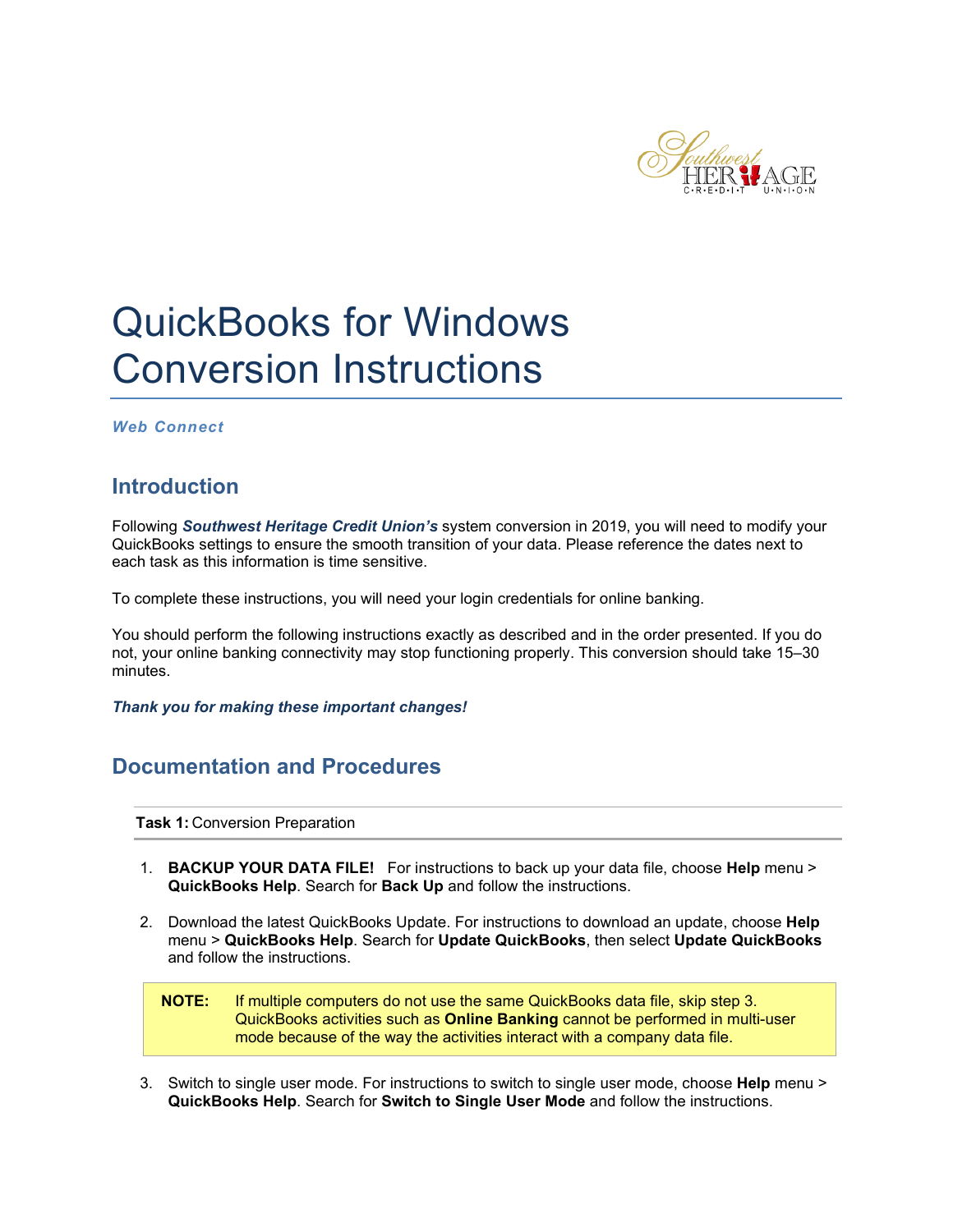### **NOTE:** If you are not using Classic Mode (Register Mode), enable it for the conversion. You can change it back after the conversion is complete.

- 4. Enable Classic Mode (Register Mode).
- 5. For instructions to enable Classic Mode (Register Mode), choose **Help menu > QuickBooks Help**. Search for **Banking Feed Modes**, select **Bank Feeds Modes overview**, scroll down, and follow the instructions.

**Task 2:** *Optional task* - Complete a final download before *9/27/2018*

- 1. Log in to *http://www.southwestheritagecu.com/* and download your QuickBooks Web Connect file.
- 2. Click **File** > **Utilities** > **Import** > **Web Connect Files**.
- 3. Link your bank account with the existing QuickBooks account and click **Continue**.
- 4. Repeat steps for each account*.*

**Task 3:** Match Downloaded Transactions

If new transactions were received from your connection, accept all new transactions into the appropriate registers.

If you need assistance matching transactions, choose **Help menu > QuickBooks Help**. Search for **Matching Transactions** and follow the instructions.

**NOTE:** All transactions must be matched or added to the register prior to disconnecting your accounts.

**Task 4:** Disconnect Accounts in QuickBooks on or after *10/01/2018*

- 1. Choose the **Lists** menu > **Chart of Accounts**.
- 2. Select the account you want to deactivate.
- 3. Click **Edit** menu > **Edit Account**.
- 4. Click on the **Bank Feed Settings** tab in the **Edit Account** window.
- 5. Select **Deactivate All Online Services** and click **Save & Close**.
- 6. Click **OK** for any dialog boxes that may appear with the deactivation.
- 7. Repeat steps for each account to be disconnected*.*